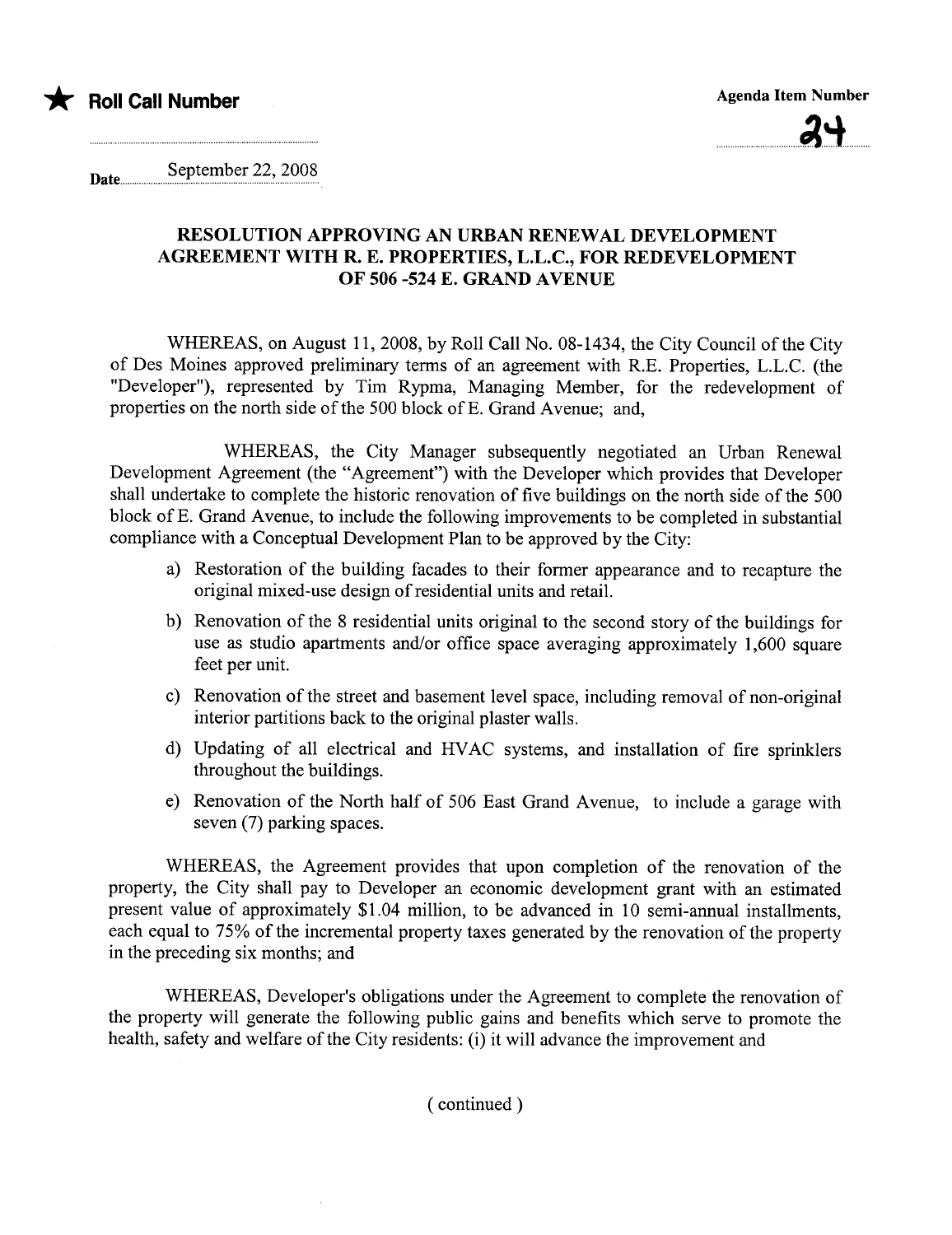



Date............. September 22, 2008

-2-

redevelopment of the East Village in accordance with the Metro Center Urban Renewal Plan and the East Village Study Block Development Plan; (ii) it will advance the goal of providing a range of affordable and market-rate housing in decent, safe and sanitary conditions in attractive settings to serve employees and other people who would like to live in the downtown area: (iii) it will encourage further private investment and will attract and retain residents and businesses in the Eastern Gateway area of the Metro Center Urban Renewal Area to maintain and enhance taxable values and reverse the pattern of disinvestment and declining resident population; and, (iv) it will further the City's efforts to create and retain job opportunities within the Metro Center Urban Renewal Area which might otherwise be lost; and,

WHEREAS, the renovation of the property is a speculative venture and the resulting commercial and residential redevelopment will not occur without the economic incentives provided by the Agreement; and,

WHEREAS, City believes that the redevelopment of the property pursuant to the Agreement, and the fulfillment generally of the Agreement, are in the vital and best interests of City and the health, safety, morals, and welfare of its residents, and in accord with the public purposes and provisions of the applicable state and local laws and requirements under which the project has been undertaken, and warrant the provision of the economic assistance set forth in the Agreement.

WHEREAS, on August 19,2008, the Urban Design Review Board voted 7-0 in support of a motion to recommended approval of the use of tax increment financing assistance and the proposed Conceptual Development Plans for this project; NOW, THEREFORE,

BE IT RESOLVED by the City Council of the City of Des Moines, Iowa, as follows:

1. The Urban Renewal Development Agreement between the City and R.E. Properties, L.L.C., which is on fie in the Office of the City Clerk, is hereby approved, and the Mayor is hereby authorized and directed to sign the Agreement on behalf of the City and the City Clerk is hereby authorized and directed to attest to the Mayor's signature.